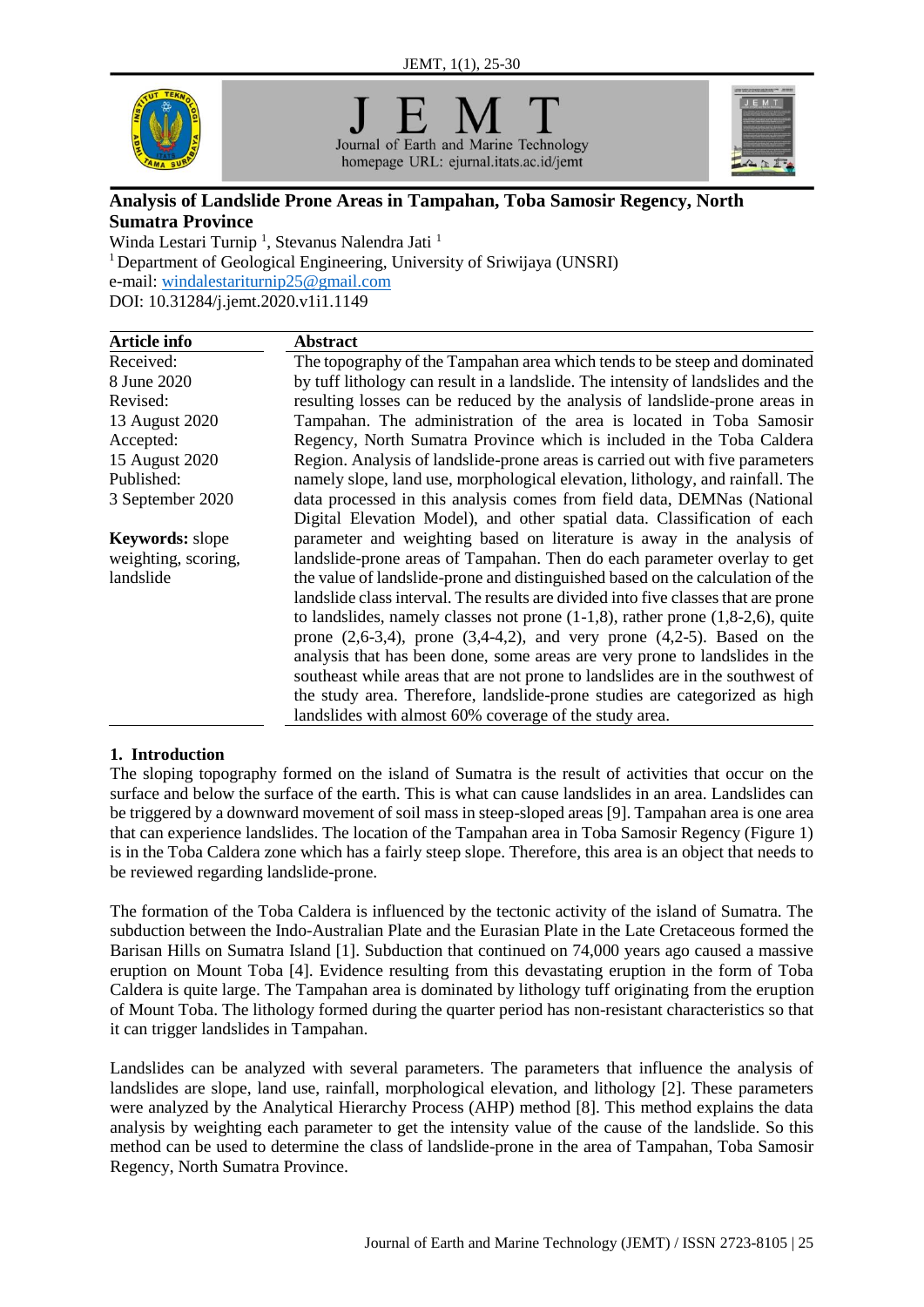### **2. Methodology**

The method used in the analysis of landslide-prone is geological mapping and collecting supporting data from several sources. The geological formation in the Tampahan area of Toba Samosir Regency is the result of geological mapping. The data entered in the form of outcrop data, lithology, and landscape image capture. Supporting data in the form of National Digital Elevation Model data and spatial data are used for analysis using ArcGIS software. Then the data is analyzed by the Analytical Hierarchy Process (AHP) method [5]. So the results of this analysis will get the value of landslide-prone classes in Tampahan, Toba Samosir Regency, North Sumatra Province.

AHP method is a weighting method that compares the parameters of each paired comparison matrix to the value of the specified criteria [8]. The parameters used are lithology, rainfall, slope, land use, and morphological elevation [2]. The following parameters are used for landslide hazard analysis in Tampahan, Toba Samosir Regency:

- 1. Lithology, where different cohesiveness is interpreted for physical analysis in the form of lithology in the field which is reflected in the geological map.
- 2. Rainfall, water content, and humidity of an area greatly affect the potential for landslides. Rainfall data used in the form of an annual average and interpolated with Inverse Distance Weighting (IDW) in the ArcGIS application.
- 3. Slope, this map is made using the National Digital Elevation Model data inputted in ArcGIS software. Mapmaking using the arctoolbox menu, spatial analyst tools, surface, and slope which is then divided into five classes.
- 4. Land use, class selection to settlements, and rice fields rank highest as a result of human activities with a higher probability of landslides such as felling trees or so on [6]. Then interpreted using the ArcGIS application to get the land-use class.
- 5. Morphological elevation, use of National Model Digital Elevation data by inputting into the ArcGIS application. Then divided into 5 morphological elevation classes in the study area.

|               | <b>Die 1.</b> Weight of fanushue hazaru parameters |           |
|---------------|----------------------------------------------------|-----------|
| No.           | Parameter Type                                     | Value (%) |
|               | Lithology                                          | 27        |
| $\mathcal{L}$ | Rainfall                                           | 13        |
| 3             | Slope                                              | 33        |
| 4             | Land use                                           | 20        |
| 5             | Elevation of morphology                            |           |

# **Table 1.** Weight of landslide hazard parameters [7].

#### **3. Results**

Landslides are identified through weighting aimed at determining the most prone areas. This can interpret the importance of each parameter in the analysis of landslide-prone areas. The interpretation of landslide hazard analysis is described in table 1.

| No             | Lithology Type                | Value $(\%)$ | Weight | Score |
|----------------|-------------------------------|--------------|--------|-------|
|                | Haranggaol Andesite           |              | 27%    | 0.27  |
| $\mathfrak{D}$ | Tapanuli Slate                |              | 27%    | 0.54  |
| 3              | Sibaganding Limestone         | 3            | 27%    | 0,81  |
| 4              | Peutu Sandstone               |              | 27%    | 1,08  |
| 5              | <b>Samosir Tuff Sandstone</b> | 5            | 27%    | 1,35  |
| 6              | Toba Tuff                     |              | 27%    | 1,35  |
|                | Alluvial deposits             |              | 2.7%   | 1.35  |

## **Table 2**. Weighting by type of lithology in Tampahan

Analysis of each parameter of landslide-prone disaster is used to get a score by giving a weighting. The score was obtained from the result of the multiplication between the weight of the parameters with the value of each type of parameter. Then the classification of landslide-prone levels is obtained from previous calculations. Therefore, it can be described in the form of a landslide-prone map.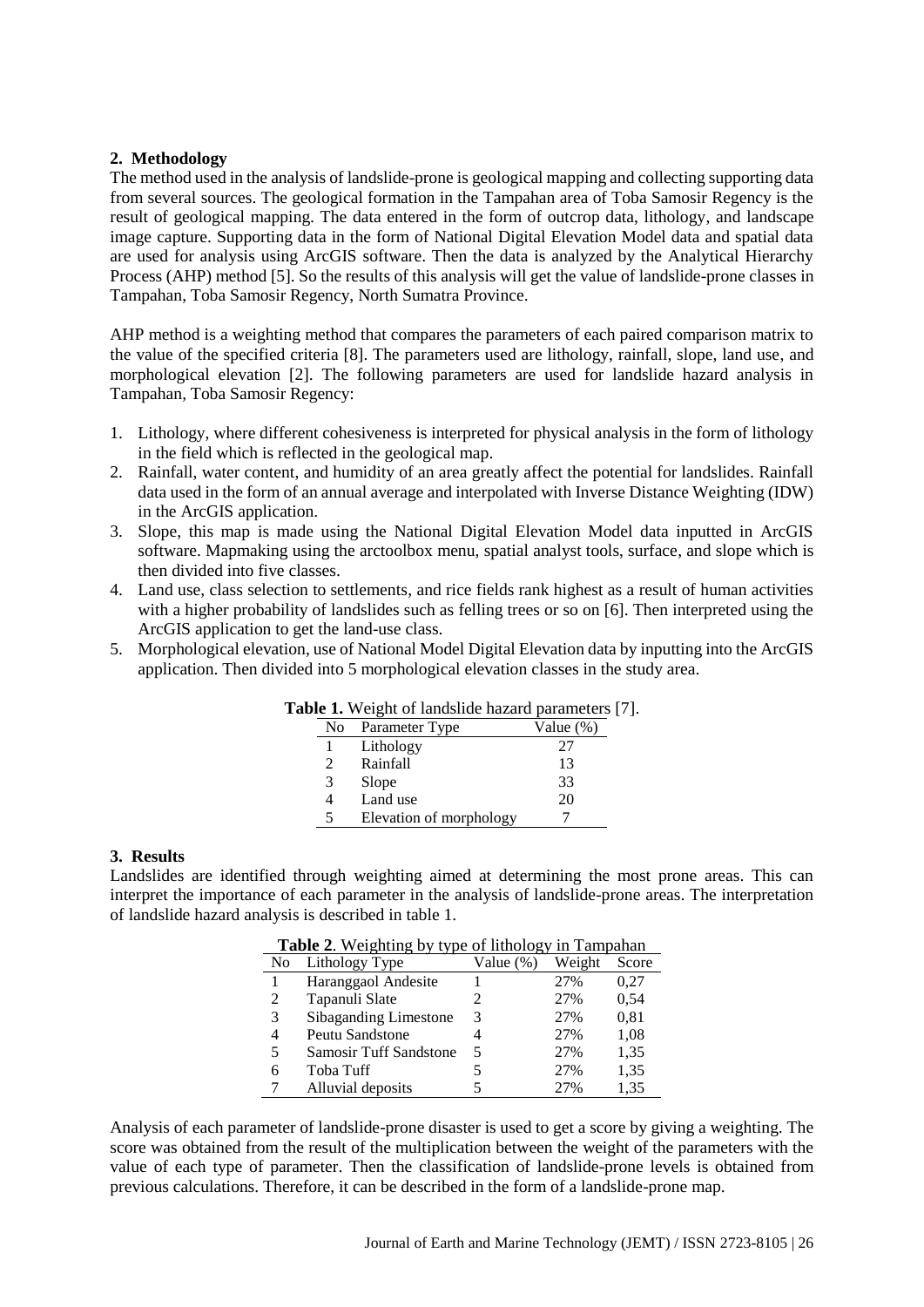### *3.1. Lithology*

The geological mapping that has been carried out in Tampahan, Toba Samosir District, shows seven different types of lithology seen in Table 2. This is indicated through the characteristics and level of resistance of rocks found in the study area. The seven lithologies were analyzed to identify landslide hazards in the study area.

When viewed from the geological map of the Tampahan area, the results of the geological mapping reflected that lithology in the form of tuff predominates in the study area (Figure 2). This can show the inconsistency of the lithology. However, there are also other types of lithology in the form of alluvial deposits which indicate deposition is still ongoing today. Thus, it can indicate landslides in the study area as a result of rock cohesion which is quite low.

#### *3.2. Rainfall*

The level of importance in the interpretation of rainfall is the same as lithology. This can be seen from the high level of rainfall which can increase the saturation point or rock saturation which can affect landslides. The magnitude of the average annual rainfall in the study area becomes the focus of the distribution of values and weighting. Moreover, there is a large average rainfall that can cause a higher probability of a landslide disaster. Therefore, the highest amount of rainfall is given the highest value to get an effect on landslides that can occur in Tampahan (Table 3).

| No | Average rainfall/year | Value | Weight | Score |
|----|-----------------------|-------|--------|-------|
|    | $194,11$ mm/year      |       | 13%    | 0.13  |
| 2  | 195,89 mm/year        |       | 13%    | 0,26  |
| 3  | 197,67 mm/year        |       | 13%    | 0,39  |
| 4  | 199,45 mm/year        |       | 13%    | 0,52  |
| 5  | 201,23 mm/year        | 5     | 13%    | 0,65  |

**Table 3.** The weighting of rainfall per year in Tampahan, Toba Samosir Regency.

The distribution of rainfall in the study area is reflected in the 2019 annual rainfall map (Figure 3). The map shows that the highest rainfall occurred in the northeastern part of the study area while the lowest rainfall occurred in the southwest of the study area. So that shows the highest risk of landslides occurs in the northeast of the study area.

#### *3.3. Slope*

The slope parameters are the most influential towards landslides in Tampahan. When field observations show some areas have steep slopes. This is what can indicate a landslide in the Tampahan area. So the greater the value of the slope the greater the potential for landslides. Weighting is carried out based on the slope classification with modifications to adjust to the AHP method [10] (Table 4).

|    | <b>Table 4.</b> Slope weighting with inourtication $[10]$ . |       |        |       |
|----|-------------------------------------------------------------|-------|--------|-------|
| No | Slope                                                       | Value | Weight | Score |
|    | Flat $(0-2%)$                                               |       | 33%    | 0.33  |
| 2  | Gently Sloping (3-7%)                                       |       | 33%    | 0.66  |
| 3  | Sloping $(8-13%)$                                           |       | 33%    | 0.99  |
| 4  | Moderately Steep (14-20%)                                   | 4     | 33%    | 1,32  |
| 5  | Steep $(21-140%)$                                           |       | 33%    | 1.65  |

**Table 4.** Slope weighting with modification [10].

Slope distribution is reflected in the slope map of the Tampahan area (Figure 4). It can be seen that the Tampahan area has a steep slope level with a percentage of slope values ranging from 21% -140%. When reviewed in the middle of the study area occupying the slope of a steep slope. So areas that have high slope rates can cause landslides.

### *3.4. Elevation of Morphology*

Morphological elevation analysis aims to identify the effect of elevation on the humidity in the Tampahan area. The higher the elevation of an area the higher the humidity level. This influence can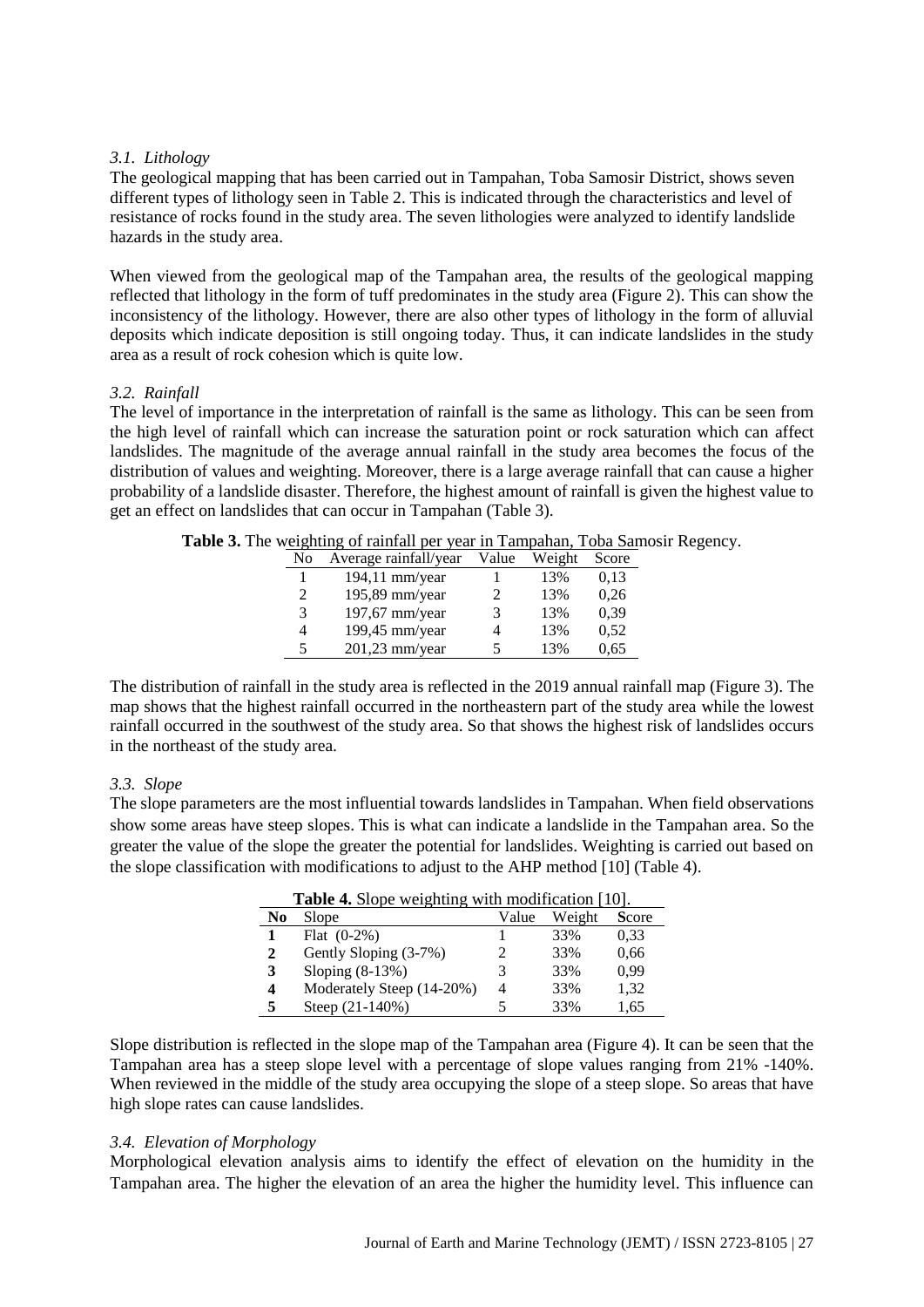cause the process of denudation through water media making it possible for landslides to occur from high to low. The elevation classification value becomes 0-1000 as the lowest elevation classification while the highest elevation classification is 1300-1400 meters above sea level as summarized in table 5.

| N <sub>0</sub> | <b>Elevation</b><br>of<br>morphology (mdpl) | <b>Value</b> | Weight | <b>Score</b> |
|----------------|---------------------------------------------|--------------|--------|--------------|
|                | $0-1000$                                    |              | 7%     | 0.07         |
| $\mathbf{2}$   | 1000-1100                                   | 2            | 7%     | 0,14         |
| 3              | 1100-1200                                   | 3            | 7%     | 0,21         |
|                | 1200-1300                                   | 4            | 7%     | 0,28         |
| 5              | 1300-1400                                   |              | 7%     | 0,35         |

**Table 5.** Morphological elevation of Tampahan area.

The highest distribution is in the southern part of the study area and the lowest elevation in the northern part of the study area.

#### *3.5. Land Use*

The variable in the analysis of landslide-prone is land use. Usually, land use is managed by humans for a purpose. Land use can be in the form of plantations, fields, or settlements. This can cause landslides because the presence of plants or forests decreases. The land use classification has been modified according to the study area [2] (Table 6).

**Table 6.** The weighting of land use in Tampahan area.

| No | <b>Land Use</b>    | Value | Weight | <b>Score</b> |
|----|--------------------|-------|--------|--------------|
|    | Jungles and shrubs |       | 20%    | 0,20         |
| 2  | Garden             | 2     | 20%    | 0,40         |
| 3  | Field              | 3     | 20%    | 0,60         |
| 4  | Rice fields        |       | 20%    | 0,80         |
| 5  | Settlement         |       | 20%    |              |

Land cover in the study area is dominated by fields and settlements. This has greatly affected the landslide occurrence in the study area (Figure 6).

#### *3.6. Analysis of Landslide Prone*

All parameters in the landslide analysis are overlaid in ArcGIS software so that the highest and lowest scores are 5 and 1. The results are calculated to get the class classification of the area of the research area as follows:

Class interval = (highest value-lowest value) / class range Highest score = 5, Lowest score = 1, Class range =  $5$ Then, the class interval =  $(5-1)$  /  $5 = 0.8$ .

The results of these calculations are in the form of a class of landslides with a range of 0.8 as shown in table 7.

|  |  |  | Table 7. Landslide Prone classes in Tampahan, Toba Samosir Regency. |  |  |
|--|--|--|---------------------------------------------------------------------|--|--|
|  |  |  | .                                                                   |  |  |

| No. | Landslide hazard class | Value       |
|-----|------------------------|-------------|
|     | Not Prone              | $1 - 1, 8$  |
| 2   | <b>Rather Prone</b>    | $1.9 - 2.6$ |
| 3   | <b>Ouite Prone</b>     | $2,7-3,4$   |
| 4   | Prone                  | $3,5-4,2$   |
| 5   | Very Prone             | $4.3 - 5$   |

The overlay results of all parameters in the form of landslide-prone maps with a scale of 1: 50,000 are reflected in figure 7. Landslide-prone areas in the study area are in the southeast as a very landslideprone area while areas that are not prone to landslides are in the northwest-north part of the research area.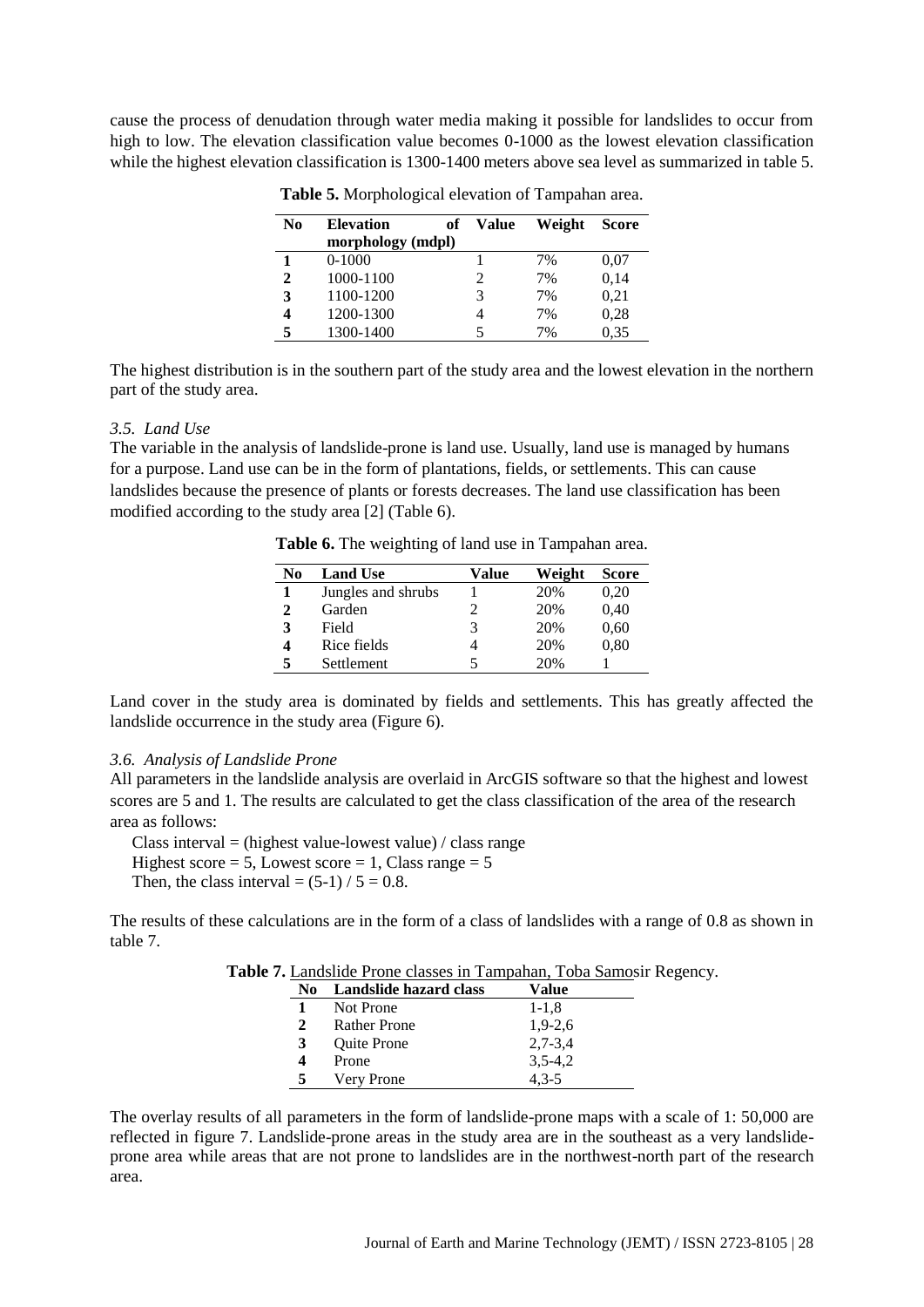The study area is classified as an area prone to landslides in terms of the results of field observations (Figure 8). This is evidenced by the existence of field photos in several villages namely Meat Village, Aek Bolon Jae Village, Pohan Julu Village, and Pohan Julu Siboruan Village. Meat Village in Tampahan Subdistrict has a sloping morphological formation surrounded by caldera hills and this village did not find any landslides during field observations (Figure 8.1). In the Landslide Hazard Map that was made previously, Meat Village is included in the category of landslide-prone, this could be due to large erosion of the caldera hills around the village. Unlike the case with Meat Village, the three other villages have evidence of landslides and even found the results of the landslides. Land use in Aek Bolon Jae Village (Balige Subdistrict) is dominated by fields and lacks compact lithology.

Based on the landslide hazard map, the village is classified as a landslide-prone, which can be identified from field observations (Figure 8.2). The next level of landslide-prone is landslide-prone that occurred in Pohan Julu Village which has a fairly steep slope and can be indicated from observations in the village (Figure 8.3). The village that has a very prone level of landslides is in the village of Pohan Julu Siboruan (Figure 8.4) with an avalanche in the form of debris flow. This is due to the steep slope of the tuff lithology that is not resistant. The villages of Pohan Julu and Pohan Julu Siboruan are in Siborongborong Subdistrict.

### **4. Conclusions**

Based on the discussion on the analysis of landslides in the Tampahan area, it was concluded that there was a steep morphological relief in the Toba Caldera as a result of the eruption of 74,000 years ago with seven formations and dominated by lithology in the form of tuffs. Tampahan and its surroundings become one of the areas of Sumatra with the potential for landslides based on AHP (Analytical Hierarchy Process) analysis with five parameters. The parameter data collection is done by geological mapping and the use of spatial data. The five parameters are slope, lithology, rainfall, land use, and morphological elevation. Overlay conducted from the five parameters resulted in five classes of landslide-prone namely not prone (1-1,8), rather prone (1,8-2,6), quite prone (2,6-3,4), prone (3,4-4,2), and very prone (4,2-5). Very prone areas are in the southeast of the study area while areas that are not prone to landslides are in the southwest-north of the study area. When viewed administratively, areas that are not landslides are in the Tampahan sub-district while areas that are very prone to landslides are in Siborong-borong sub-districts. Thus, this study can be classified in landslide-prone areas with almost 60% coverage of the study area.

### **5. Acknowledgments**

The authors sincerely thank to the Subdistrict head of Tampahan and Regency head of Toba Samosir as those who permitted to research landslide-prone.

### **References**

- [1] Barber, A.J, Crow, M.J, Milsom, J.S. 2005. Sumatra,Geology: Resources and Tectonic Evolution, Geological Society Memoir No.31. The Geological Society, London.
- [2] Basofi, et al*.* 2017. *Landslide Susceptibility Mapping using Ensemble Fuzzy Clustering: A Case study in Ponorogo, East Java, Indonesia*. 2nd International Conferences on Information Technology, Information Systems and Electrical Engineering (ICITISEE), p.412-416.
- [3] Chesner,C.A.2012.*The Toba Caldera Complex.* United State :Eastern Illnois University
- [4] De Silva, S.L., A.E. Mucek, et al. 2015. Resurgent Toba –field, chronologic, and model constrains on time scales and mechanisms of resurgence at large calderas.Frontiers Earth sci.3,25,p.1-17.
- [5] Kumar, et al. 2015. Mapping of Landslide Susceptibility Using Analytical Hierarchy Process at Kothagiri Taluk, Tamil Nadu, India. International Journal of Applied Engineering Research, p.5503-5523
- [6] Nugroho, et al*.* 2010. *Pemetaan Daerah Rawan Longsor Dengan Penginderaan Jauh dan Sistem Informasi Geografis*. Institut Teknologi Sepuluh Nopember (Unpublished Undergraduate Thesis).
- [7] Rincon, D., Khan, U.T., dan Armenakis, C. 2018. Flood Risk Mapping Using GIS and Multi-Criteria Analysis:A Greater Toronto Area Case Study.
- [8] Saaty, T.L. 1990. How to Make a Decision: The Analytic Hierarchy Process. Eur. J. Oper. Res, 48,  $9 - 26.$